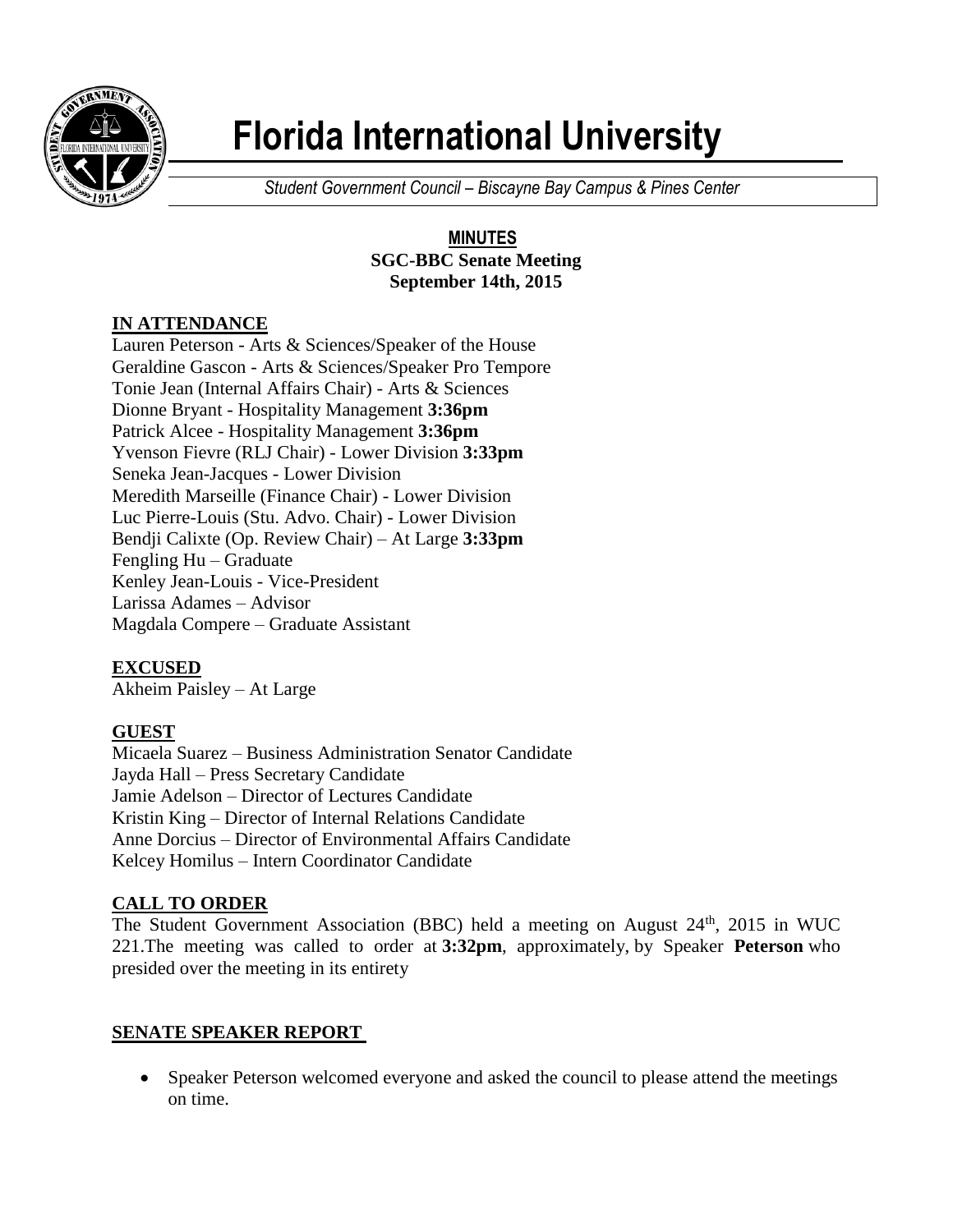• Speaker Peterson reminded the council of the football game on Saturday and highly suggested that the council members attend and network with the SGC at MMC. She asked the council to please inform her of their attendance to reserve spots in the SGA suite.

### **SPEAKER PRO-TEMPORE REPORT**

- Speaker Pro Gascon apologized for not attending previous meetings. She said she had to leave the county and could not be present.
- Speaker Pro Gascon stated that she would like to get familiar with everyone, especially the new members.

#### **VICE PRESIDENT REPORT**

• Vice President Jean-Louis said he will email the council to sign up for the SGA Street Team and will begin setting up groups.

#### **ADVISOR REPORT**

- Advisor Adames reminded the council of tomorrow's Orgsync meeting from 3-4pm in the conference room. She stated that Orgsync will slowly but surely be incorporated into SGA.
- Advisor Adames reminded the council of the second Mast Academy orientation on Friday, September 18<sup>th</sup> at 12pm in the ballrooms. She thanked the council members who attended the first orientation and asked everyone to please stop by to help out and introduced themselves during the 2nd orientation.
- Advisor Adames asked the council to please submit their office hours.
- Advisor Adames asked the council to please sign up for tabling during the upcoming Major Fest.
- Advisor Adames stated that Meet Your Dean will take place on October  $26<sup>th</sup>$ .
- Advisor Adames reminded the council of the first home football game this Sunday, and to please sign up for a spot in the SGA suite. She stated the first home game is great opportunity to network with student leaders, administrators, and the SGC at MMC.
- Advisor Adames stated that the SGA office will be participating next week for the Homecoming competition and asked everyone to please help decorate the office.

#### FINANCE CHAIR Report

- Senator Marseille stated that there is a \$600 funding request for a speed networking event during Major Fest for students to speak to faculty and staff about opportunities and their educational goals. The funding will go towards paying for the venue.
- The council discussed the purpose of the event and its impact on FIU students. The voting for the finance request will take place at a later date.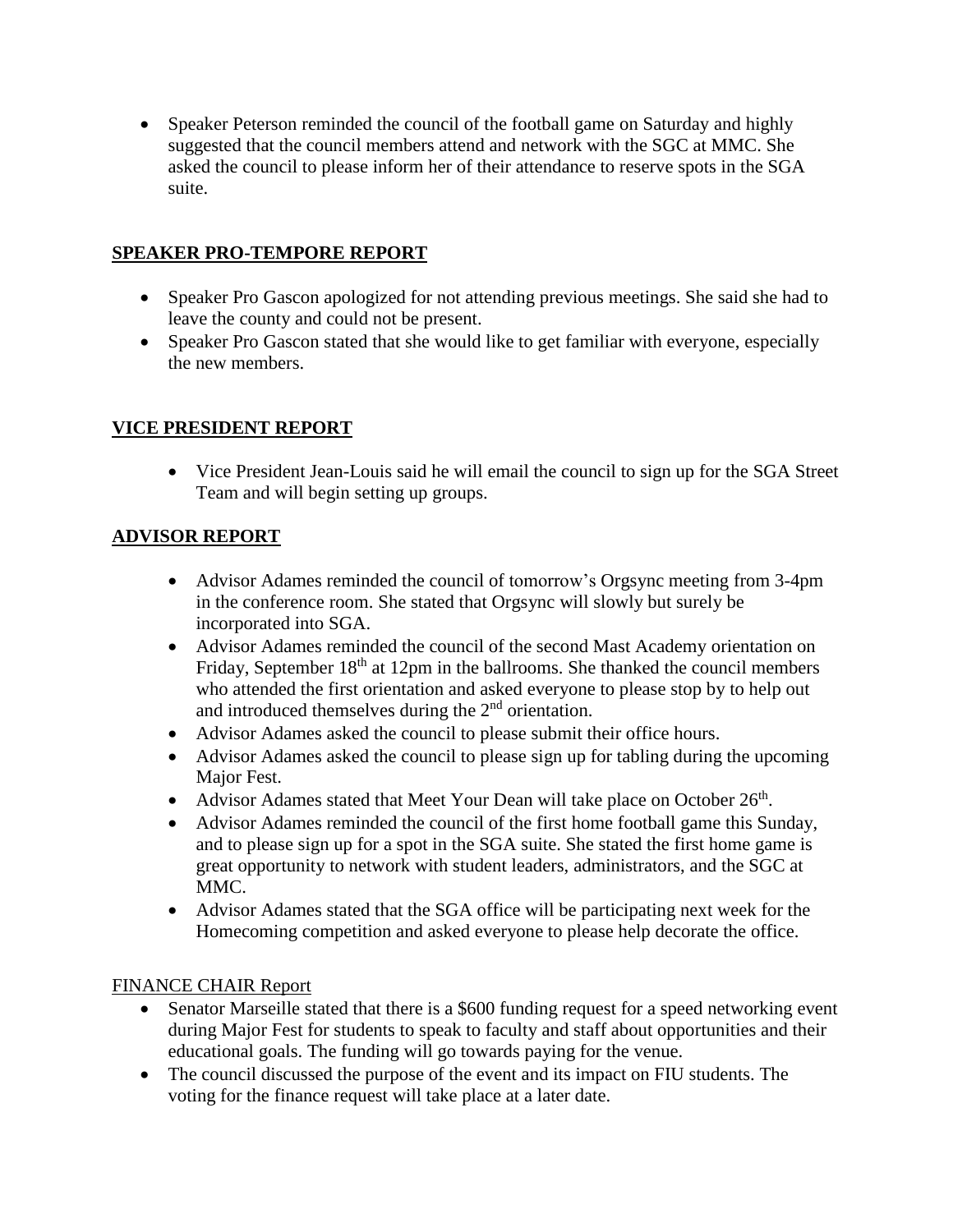#### RLJ CHAIR REPORT

- Senator Fievre stated that he is currently working alongside Senator Marseille on his T-Bill, where the statutes are missing the letter "t" each time it appears in the official SGA Statutes, making the word statutes appear as "statues".
- Senator Fievre said he will be approaching each council members to provide workshops on writing bills and appropriations and will work with everyone's availability.

#### OPERATIONAL REVIEW CHAIR REPORT

 Senator Calixte stated that he has two members in his committee and would like to add more. He said that he is in the process of picking a day and time to conduct his weekly committee meetings.

#### INTERNAL AFFAIRS CHAIR REPORT

 Senator Jean stated the meeting for the Internal Affairs committee will be held on Fridays at 12 and any council members that are interested should speak to her.

#### STUDENT ADVOCACY CHAIR REPORT

- Senator Pierre-Louis presented the BBC Food Options Survey and said it should be wrapping up in mid-October.
- Senator Pierre-Louis said he will be holding the Student Advocacy meeting in the conference room right after this meeting.

#### **NEW BUSINESS**

**A.** Micaela Suarez – Business Administration Senator

Micaela Suarez stated that she is an International Business major in her  $2<sup>nd</sup>$  year at FIU and would like to have a voice in SGA. She will be able to attend meetings and understands her responsibilities. Ms. Suarez said she has been involved with Alternative Breaks, Academy of Leaders, volunteering, and will be a tutor soon.

Senator Pierre-Louis moved to appoint Micaela Suarez as Business Administration Senator. Senator Jean seconded the motion.

Roll Call Vote:

Senator Marseille - Yay Senator Fierve - Yay Senator Pierre- Louis - Yay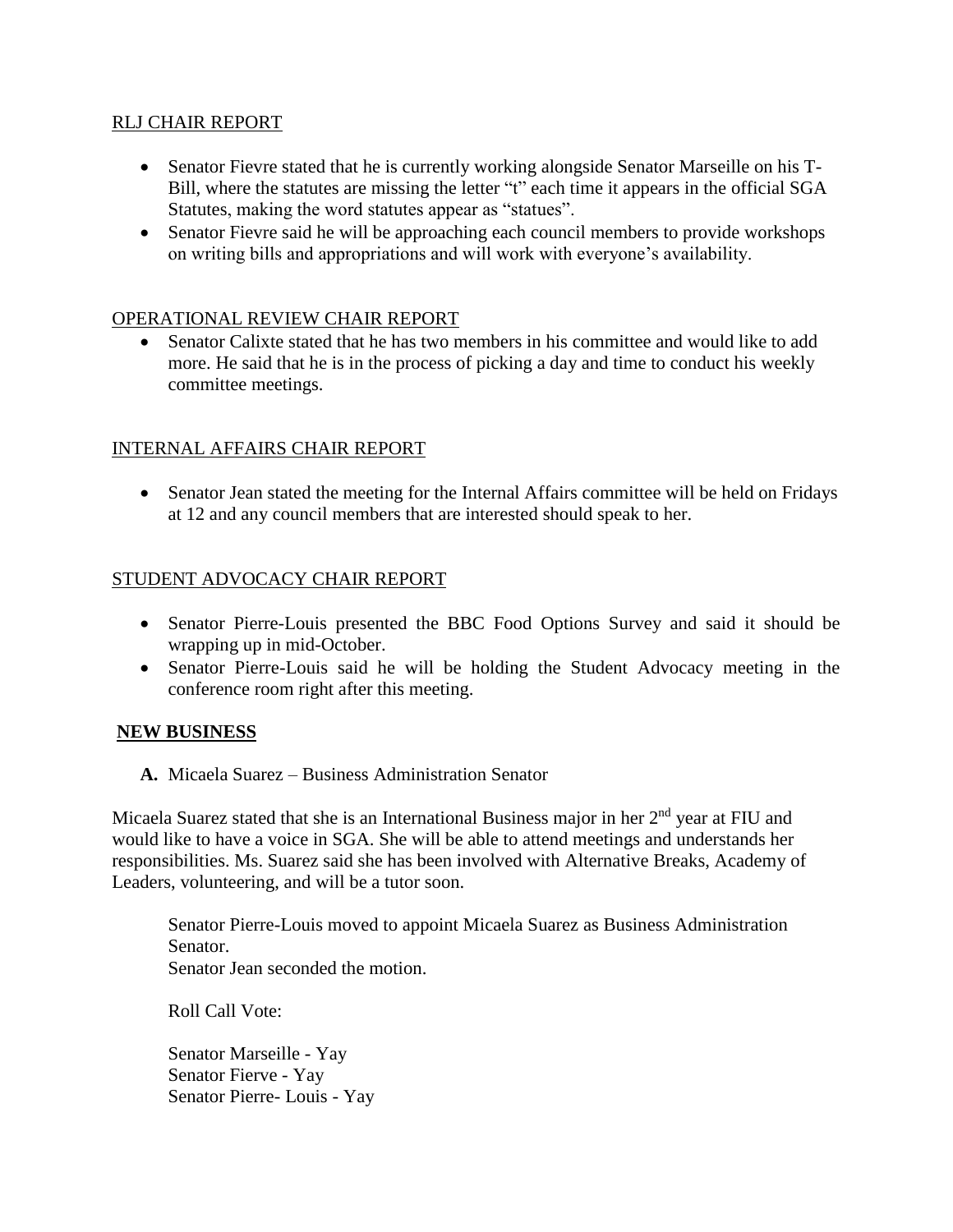Senator Jean-Jacques - Abstain Senator Bryant – Yay Senator Alcee – Yay Senator Jean - Yay Senator Calixte - Yay Senator Hu – Yay Senator Gascon - Yay Senator Peterson – Yay

By a vote of 10/0/1, Micaela Suarez was appointed Business Administration Senator.

**B.** Jayda Hall – Press Secretary

Jayda Hall said she is a junior and transferred from Broward College. She is a Journalism major and said she has had extensive experience in writing. She currently works for Career Services.

Senator Alcee moved to appoint Jayda Hall as Press Secretary Senator Bryant seconded the motion

Roll Call Vote:

Senator Marseille - Yay Senator Fierve - Yay Senator Pierre- Louis - Yay Senator Jean-Jacques - Abstain Senator Bryant – Yay Senator Alcee – Yay Senator Jean - Yay Senator Calixte - Yay Senator Hu – Yay Senator Gascon - Yay Senator Peterson – Yay

By a vote of 10/0/1, Jayda Hall was appointed as Press Secretary.

**C.** Jamie Adelson – Director of Lectures

Jamie Adelson said she would love to have a say in which speakers are brought to BBC. She is very interested in lectures and public speaking. Ms. Adelson said she understands the responsibilities of the Director of Lectures.

Senator Marseille moved to appoint Jamie Adelson as Director of Lectures. Senator Jean seconded the motion.

Roll Call Vote: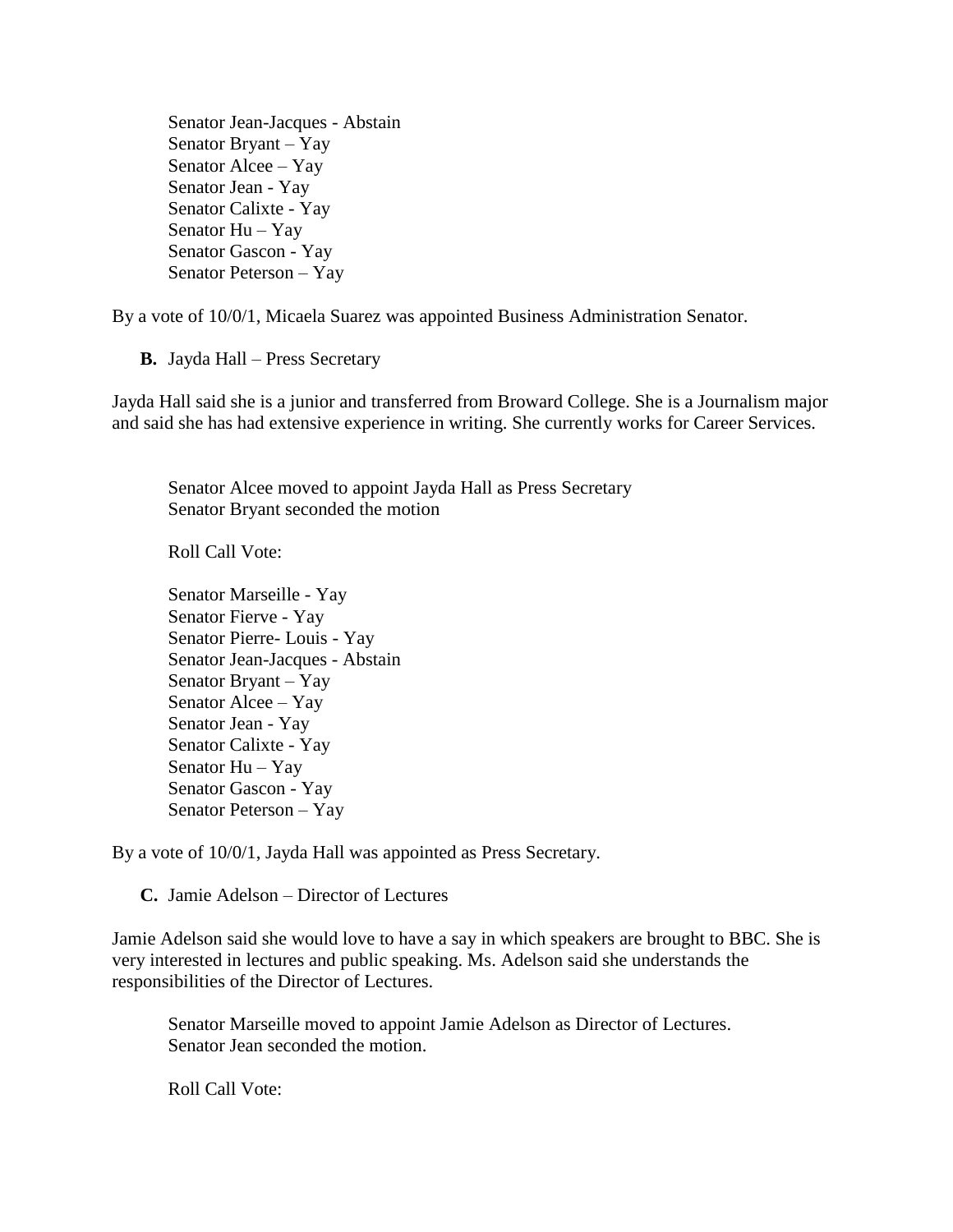Senator Marseille - Yay Senator Fierve - Yay Senator Pierre- Louis - Abstain Senator Jean-Jacques - Abstain Senator Bryant – Yay Senator Alcee – Yay Senator Jean - Yay Senator Calixte - Yay Senator Hu – Yay Senator Gascon - Yay Senator Peterson – Yay

By a vote of 9/0/2, Jamie Adelson was appointed as Director of Lectures.

**D.** Kristin King – Director of Internal Relations

Kristin King said she is a junior majoring in Public Relations and would like to give back to FIU. She stated that she was more involved in high school as her class' historian and vice president. She has also worked with the mayor of Miramar. Ms. King said she will make sure everything runs smoothly and will work strictly for the people.

Senator Pierre Louis moved to appoint Kristin King as Director of Internal Relations Senator Jean-Jacques seconded the motion.

Roll Call Vote:

Senator Marseille - Yay Senator Fierve - Yay Senator Pierre- Louis - Yay Senator Jean-Jacques - Yay Senator Bryant – Yay Senator Alcee – Yay Senator Jean - Yay Senator Calixte - Yay Senator Hu – Yay Senator Gascon - Yay Senator Peterson – Yay

By a vote of 11/0/0, Kristin King was appointed as Director of Internal Relations

**E.** Anne Dorcius – Director of Environmental Affairs

Anne Dorcius said she is a sophomore majoring in Marketing. In high school, she was involved in the Key Club, Green Club, Dance Club, and was vice president of the Interact Club. She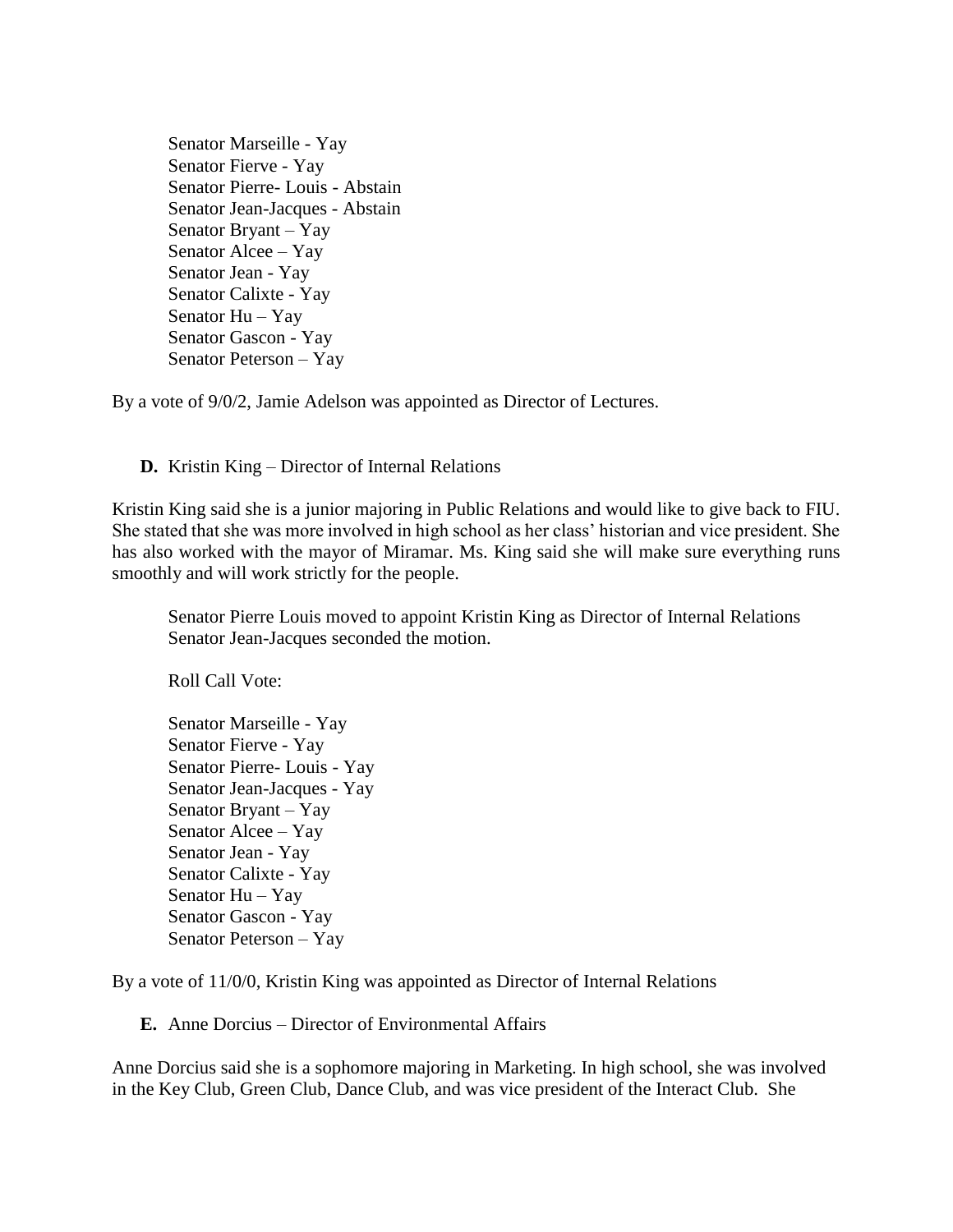stated that she has always been interested in the environment and would like to build leadership skills through the SGA. As the Director of Environmental Affairs, Anne would like to create campus composting areas, gardens, and teach the student body to conserve energy and recycle. At FIU Ms. Dorcius is a member of the Christian Intervarsity Fellowship and Panther Power.

Senator Fievre moved to appoint Anne Dorcius as Director of Environmental Affairs. Senator Calixte seconded the motion.

Roll Call Vote:

Senator Marseille - Abstain Senator Fierve - Yay Senator Pierre- Louis - Yay Senator Jean-Jacques - Yay Senator Bryant – Yay Senator Alcee – Yay Senator Jean - Yay Senator Calixte - Yay Senator Hu – Yay Senator Gascon - Yay Senator Peterson – NaY

By a vote of 9/1/1, Anne Dorcius was appointed as Director of Environmental Affairs.

**F.** Kelcey Homilus – Intern Coordinator

Kelcey Homilus is a Biology Major and recently transferred from Miami Dade College. This would be her first time being in the SGA and she would like to develop her leadership, social, and time management skills. Ms. Homilus said she is very organized, willing to learn, and would like to serve the FIU community.

Senator Pierre-Louis moved to appoint Kelcey Homilus as Intern Coordinator. Senator Bryant seconded the motion.

Roll Call Vote:

Senator Marseille - Yay Senator Fierve - Yay Senator Pierre- Louis - Yay Senator Jean-Jacques - Nay Senator Bryant – Yay Senator Alcee – Yay Senator Jean - Yay